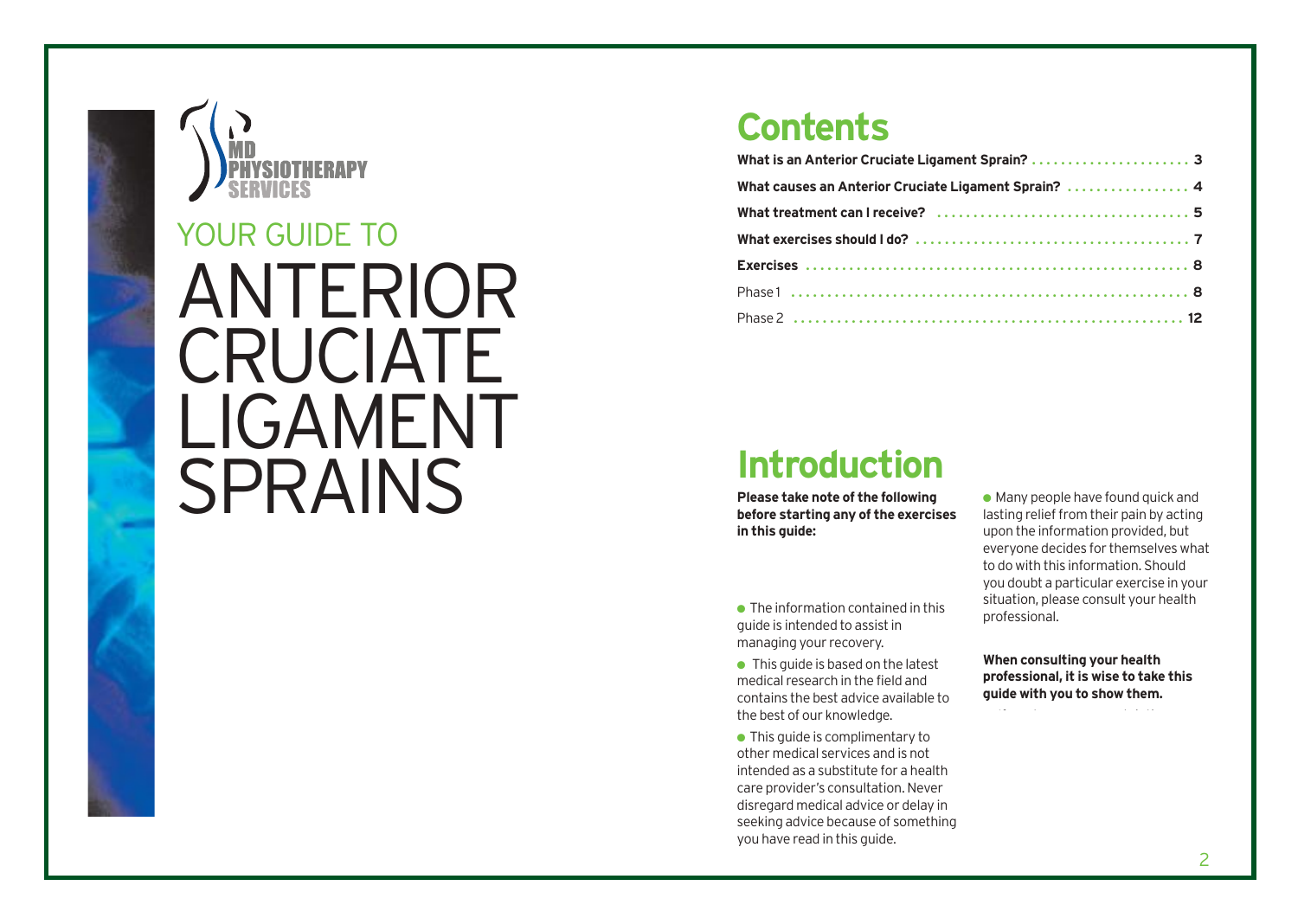## **What is an Anterior Cruciate Ligament (ACL) Sprain?**

A sprain is a joint injury that causes a stretch or tear in a ligament. Ligaments are strong bands of tissue that connect one bone to another and provide stability to the joint. The anterior cruciate ligament (ACL) is one of the four major ligaments in the knee and along with the posterior cruciate ligament (PCL) is found inside the knee joint. It is a broad band that connects the thigh bone (femur) to the shin bone (tibia). This ligament along with the Posterior Cruciate ligament helps keep the knee stable and protects the femur from sliding or turning on the tibia. It essentially has four main functions

**1.** Prevents forward movement of the femur on the tibia

**2.** Prevents the knee from over extending (straightening)

**3.**Acts as a secondary stabilizer to forces applied to the outer side of the leg, which force the knee inwards. This reinforces the work of the medial collateral ligament, which attaches on the inner (medial) side of the knee between the femur (thigh bone) and tibia (shin bone)

**4.** Controls rotation of the tibia on the femur in straightening of the knee in the end of its range

## **Sprains are graded I, II, or III depending on their severity**



**The knee joint showing a ruptured anterior cruciate ligament.**

### **GRADE I SPRAIN**

The fibers of the ACL ligament are stretched, but there is no tear in the fibers. There is a little tenderness and swelling around the joint, but weight bearing and walking are still possible. The knee does not feel unstable or give way during activity.

### **GRADE II SPRAIN**

The fibers of the ACL ligament are partially torn and there is tenderness and moderate swelling around the joint. Walking feels uncomfortable, and you may need to limp. The joint will feel unstable or give way during activity. It is recommended that you consult your doctor or physiotherapist for a full evaluation.

### **GRADE III SPRAIN**

The fibres of the ACL ligament are completely torn (ruptured) and there is usually a lot of pain at the time of rupture which may decrease as time goes on. There may be a little swelling or a lot of swelling. The ligament can no longer give the knee the support

that it requires and therefore the knee will feel unstable and may give way. Because of pain and instability, walking is usually not possible and the use of crutches is recommended. This type of injury requires a visit to the doctor or physiotherapist and can require surgical intervention.

## **What causes an ACL sprain?**

The anterior cruciate ligament (ACL) is frequently injured in forced twisting motions of the knee, especially if the foot is firmly planted on the ground. This can occur by either a direct force (e.g. motor vehicle accident, tackle in sport etc.) or indirect force (e.g. sidestepping, pivoting or landing from a jump). It may also become injured when the knee is straightened further than it normally can straighten (hyper-extended) or when the thigh bone is forcefully pushed across the shin bone, such as with a sudden stop while you are running or a sudden transfer of weight while you are skiing. If the ACL is injured through impact then it is very likely the other knee structures such as the medial collateral ligament and the menisci may also be injured, and it is therefore important that these structures are also assessed.

### **SYMPTOMS**

There is usually a loud, painful pop when the joint is first injured. This is often followed by a lot of swelling of the knee within the first several hours after the injury. After pain and swelling resolve you may have episodes of instability and feel that the knee is giving way. If you have torn your anterior cruciate ligament in an injury that occurred months or years ago and you haven't had reconstructive surgery, you may continue to have the feeling that the knee is giving way during twisting or pivoting movements. If this is the case it is important that you consult with a physiotherapist who will be able to go through a rehabilitation programme with you to try and strengthen the muscles around the joint and limit this from happening.

Medical Illustration Copyright © 2008 Nucleus Medical Art, All rights reserved. 3 **www.nucleusinc.com**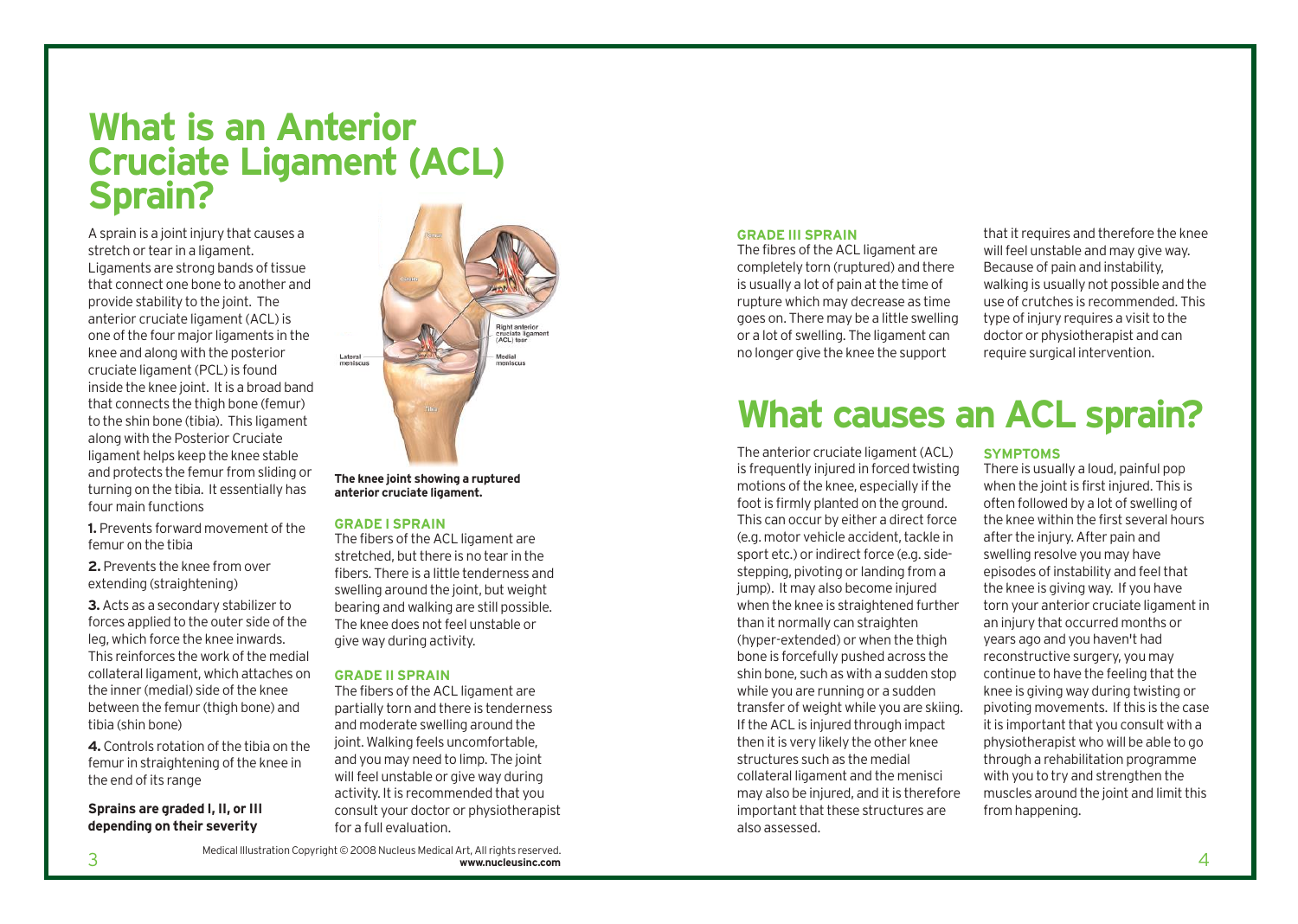## **What treatment can I receive?**

Treatment depends on the severity of the injury and whether there are any other associated injuries, such as medial collateral ligament tear or a mensical tear.

## **ICE**

This is an important aid in relieving pain and decreasing swelling by reducing the bleeding in the damaged tissue. It should be applied to the injured knee for 10-15 minutes every two hours (never apply ice directly to the skin) and is an essential part of the treatment, especially in the first 48hrs after the injury.

### **PRECAUTIONS WHEN USING ICE THERAPY.**

● **Ice treatment must be used carefully otherwise it may cause a skin burn.**

● **Never put an ice pack directly onto the skin, always use a damp towel or cloth to prevent an ice burn.**

● **Only apply an ice pack to areas of skin with normal sensation i.e. you must be able to feel hot and cold.**

● **Never put an ice pack over an open wound or graze.**

● **Do not apply an ice pack to an area with poor circulation.**

● **Never leave an ice pack on the skin longer than the time stated in this advice sheet.**

● **Adults should always supervise young children when using ice packs. Application may be reduced and extra care should be taken when checking the skin.**

- **Remember to check the skin underneath every 5 minutes for:**
- Whiteness of the skin
- Blueness of the skin
- $\bullet$  Blotchy and painful skin
- Excessive numbness

## **If you get any of these symptoms remove the ice pack immediately.**

### **BRACE**

A knee support can be used to provide additional stability to the knee. A brace will also provide compression of the joint that will aid in reducing the swelling around the joint. Compression of the joint, as with ice, helps to speed up the inflammatory process after injury. It is however important that you do not rely on a knee support indefinitely. By wearing a brace for too long, without an associated rehabilitation programme, your muscles will weaken as they will not be needed as much. If unsure always seek professional advice and use a support as part of an overall rehabilitation programme.

### **PHYSIOTHERAPY AND EXERCISE REHABILITATION**

It is imperative to get the movement in your knee back as quickly as possible, to prevent a permanent reduction in motion. For complete tears, you and your health care provider will decide if you should have intense rehabilitation or if you should have surgery followed by rehabilitation. Even if ACL reconstruction is planned, it is important to regain as much range of movement and strength in the leg before surgery, as this will aid in your post surgery rehabilitation and return to full function. If surgery is not necessary then your health care provider will still prescribe a rehabilitation programme which will include a range of stretching, strengthening, and proprioception exercises that will aid you in your return to full function. Exercises are essential for maintaining range of motion and strengthening the muscles that compensate for the absence/or increased laxity of the ligaments that provide stability to the joint.

### **SURGERY**

An ACL reconstruction is dependant on a number of factors including; the patient's age and activity level, associated injuries (e.g. a meniscal tear, medial collateral ligament injury or significant cartilage damage), a patient's response to rehabilitation, the amount of instability in the knee, and magnitude of the symptoms. It is important that you discuss the pros and cons's of ACL reconstructive surgery with your surgeon, and are fully aware of the post op rehabilitation process before making a decision.

### **SUPPLEMENTS To aid joint healing:**

**• Glucosamine Sulphate** is found largely in cartilage and plays an important role in its health. It is thought that supplementing with Glucosamine may help in the healing of joint injuries and arthritis

● **Chondroitin Sulphate** allows other molecules (nutrients) to move through cartilage. This is especially important as the blood supply to cartilage is particularly poor. If nutrients cannot get to the damaged area then healing is unlikely to take place.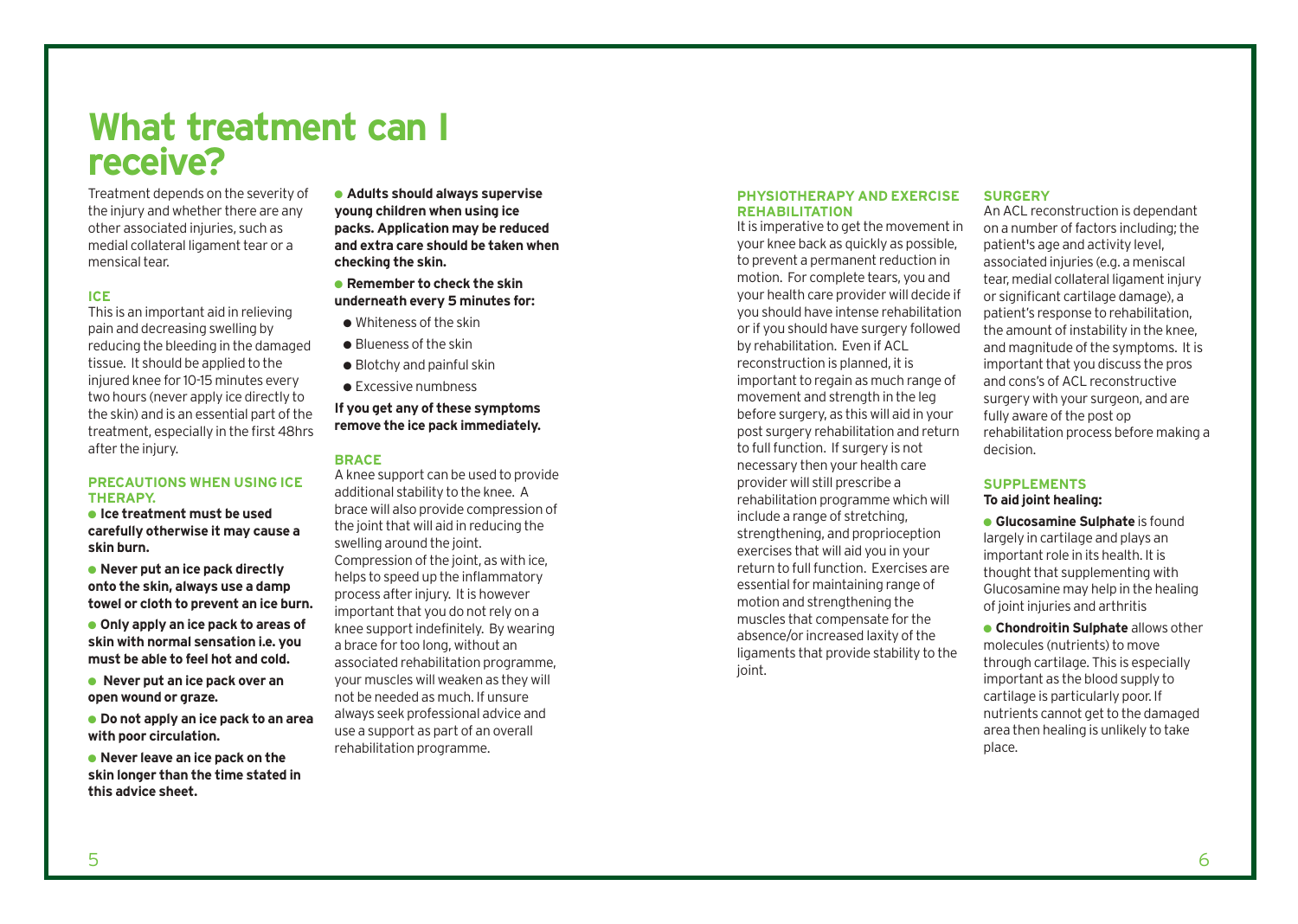## **What exercises should I do?**

This pack includes an exercise programme that can be done after an ACL injury. It is however important that you are aware that the exercise programme included is a general exercise programme for an Anterior Cruciate ligament strain, which can be adjusted depending on advice that you have been given by your health care professional on assessment. The goal of rehabilitation is to return you to your sport or activity as soon as is safely possible. If you return too soon, you may worsen your injury which will delay your recovery and may result in permanent damage. Everyone recovers from an injury at a different rate, and return to activity will be determined by how well your knee recovers. If your knee is feeling at all unstable and/or you are unable to weight bear on it, it is essential that you consult your doctor or local physiotherapist before starting any exercise programme, as these symptoms indicate a grade II or III sprain and require further attention. If you have had ligament reconstruction, it is also essential to consult with a physiotherapist who will take you through an extensive rehabilitation programme that will be designed to ACL reconstruction, and will be specific to your needs. After reconstruction it is your surgeon who will determine when it is safe to return to your sport or activity.

## **INSTRUCTIONS**

 $\bullet$  Keep all exercises in your pain free limits. **Trying to work in painful ranges will only prolong your recovery.**

 $\bullet$  If you experience pain during any of the exercises, decrease the intensity of the exercises by:

- decreasing the number of sets
- decreasing the number of repetitions
- $\bullet$  decreasing the range of movement
- $\bullet$  decreasing the resistance
- Do all exercises slowly and breathe normally.

● Progress gradually according to your own level of comfort.

● Following exercise, stiffness or fatigue may result but should not last longer than 24 hrs. The symptoms of your injury should not be aggravated.

## **Exercises** phase 1

**Only start with these exercises if you have a grade I ACL sprain, and are therefore not experiencing any giving way or instability of your knee.** Always work in a pain free range of movement when doing an exercise programme and make sure that you

consult with your physiotherapist if you are experiencing pain with any of these exercises and have already decreased your range of movement, or if you start to experience instability. Perform all exercises in a slow and controlled manner.

## **STRETCHING EXERCISES**

● **Repeat each of these stretches 3 times (on both sides if necessary).**

● **Hold each stretch for at least 30 seconds.**

● **Hold a steady stretch, do not bounce.**



## **QUADRICEPS**

Lying on your right side, your right arm extended up to cushion your head, use your left hand to grasp your left ankle as you bend your left knee backwards. You should feel the stretch along the front of your thigh. It is important to keep the other leg bent at both the hip and the knee, so as not to hyperextend your back. A towel can be used to aid you if you are unable to bend your knee too far'



## **HAMSTRING**

Lying on back with one leg straight, raise the bent knee towards you and hold behind your knee. Now slowly straighten your knee until a stretch is felt in the back of the thigh. A towel can be put around your leg to aid you in the stretch



## **CALF**

Keeping back leg straight, with heel on floor and both feet facing straight forwards, lean into wall until a stretch is felt in the lower leg

Exercise images licensed from Visual Health Information Music Service in the Service images licensed from Visual Health Information Service images licensed from Visual Health Information Service in the Service in the Servi Exercise images licensed from Visual Health Information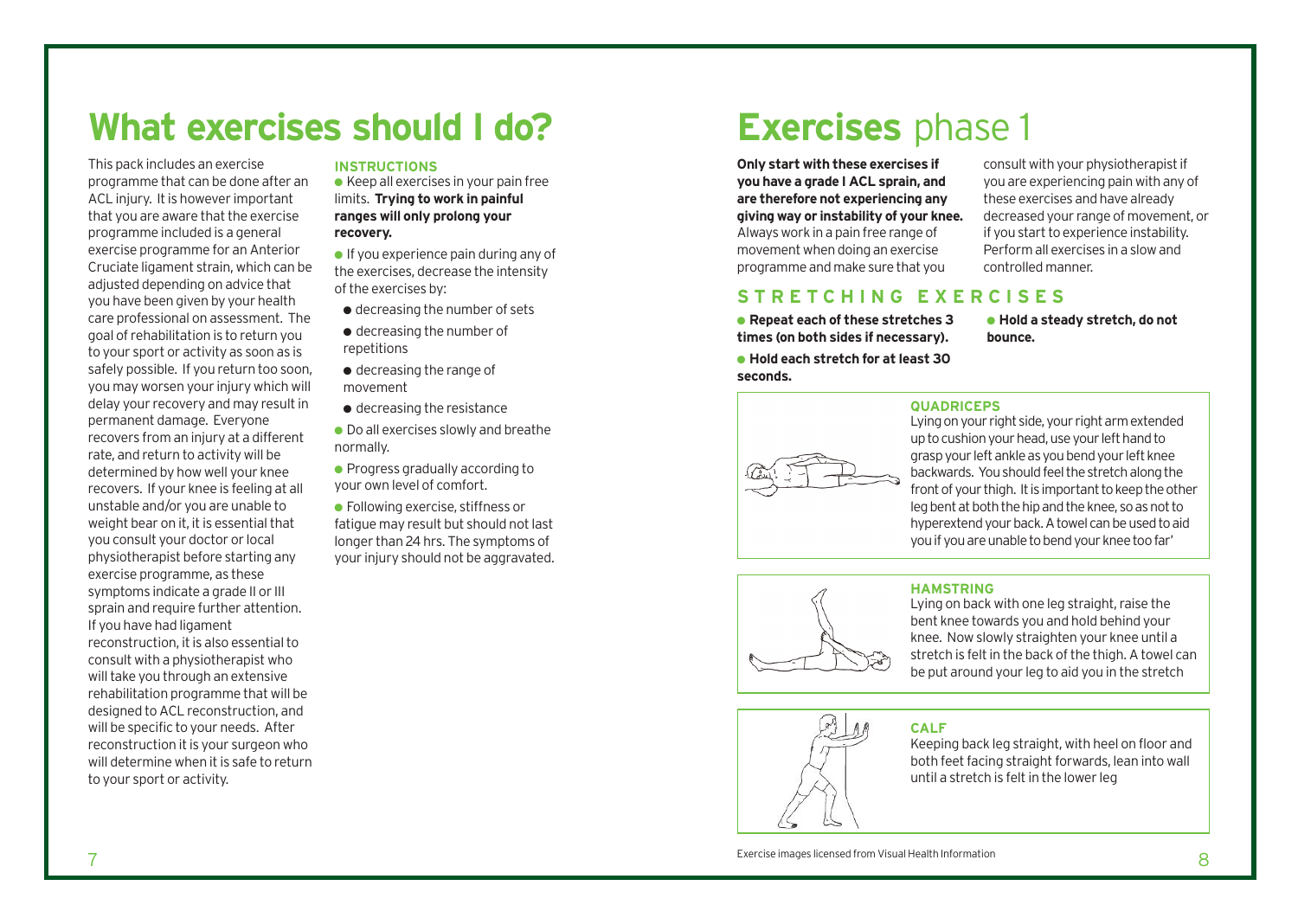## **Exercises** phase 1 (continued)

## **BUTTOCKS STRETCH**

Lying on your back, rest your right ankle on your left knee. Using your hands lift your left leg into the air, bending the knee at 90°. Pull your left leg gently towards your body. You should feel a stretch in the upper back part of your right leg and buttock. A towel can be used to aid you in this stretch if you are unable to reach your leg.

## **STRENGTH EXERCISES**

● **Repeat 2 sets of 10-15 repetitions on each side (unless otherwise stated in the exercise)**

● **Perform each exercise in a controlled manner and within a pain free range of mo vemen t**

## **TERMINAL LEG EXTENSIONS**

Sitting on the floor with one leg outstretched in front of you and a pillow/rolled up towel under the knee. Try and lift the heel off the floor by contracting your thigh muscles and straightening the leg, hold for 10 sec and then relax. You should feel the muscle on the inside of your leg contracting. Your main focus should be on contracting your thigh muscle and not on lifting your heel o ff the floor. As you get stronger the two will go hand in hand.

## **BALL SQUEEZING AND PUSHING (a pillow can be used)**

Lying on your back with your knees bent, firstly place the ball between your knees and squeeze. Hold for 10 seconds and repeat 10 times. Now place the ball between your knee and the wall, push out for 10 seconds and repeat 10 times on each leg

## **BRIDGING**



## With your pelvis in neutral (hip bones facing towards the ceiling) and TA contracted (pull belly button to spine), slowly raise buttocks from floor, keeping your pelvis stable and body in a straight line. Hold for 10 seconds and repeat 10 times.



## **STEP-UPS**

Stand with one leg on a step facing up the stairs. Slowly lower yourself by bending your knee. Return to starting position without pushing off with the opposite leg. Be aware that your knee and foot do not roll inwards, that your weight is mostly on your heel with your foot flat, and that your knee goes down in line with your second toe.



## **WALL SLIDES**

Stand leaning up against a wall, your feet a little away from the wall with your toes pointing forwards. Push your back against the wall. Slowly lower your body into a seated position and hold this position for 10 seconds. Complete 10 repetitions. Make sure that you work in a pain free range of movement, that you don't go down further than 90° in your knee s, and that your feet are far enough forwards that your knees do not go over your toes.

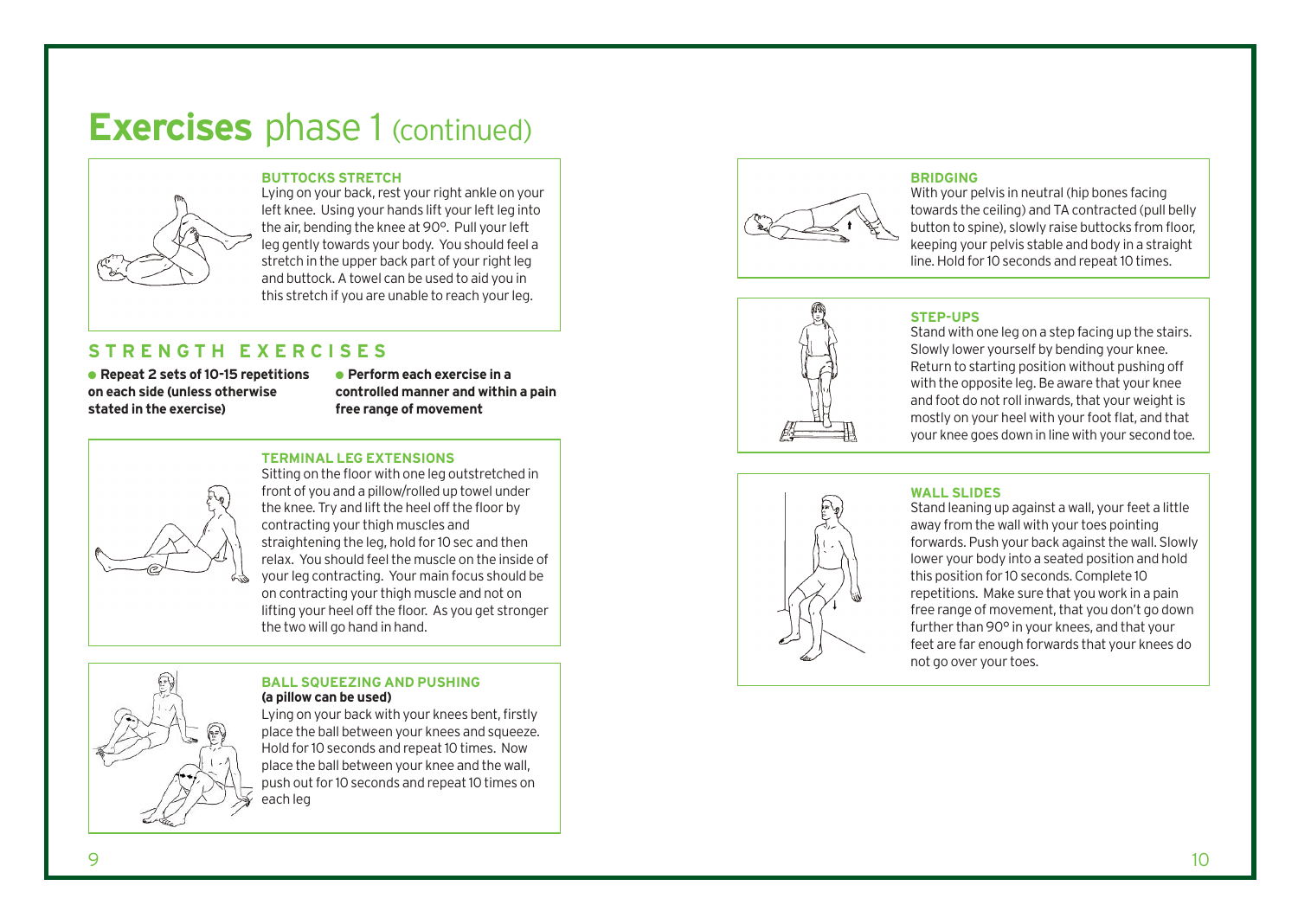## **Exercises** phase 1 (continued)

## **STATIC LUNGES**

Place one foot in front of the other. Bend both knees together until you have a 90° bend in both. Ensure that your front knee does not go over your front foot when bending to 90°. Return to the starting position. Perform 1 set of 10 reps per leg (complete all 10 reps with the one foot forward before changing and starting with the other leg in front).

Progress this exercise to stepping lunges (i.e. start with feet together and step into a lunge position) once you are pain free with the above. Again when you lunge down, make sure that both knees are at a 90° angle and then return to the starting position

## **STORK STANDING**

● Balance on one leg for 30 seconds and repeat with the other lea.

● Repeat the above with your eyes closed. Progress the above to standing on an unsteady surface, e.g. a cushion or a narrow piece of wood.

# **CALF RAISES**

Supporting yourself against a wall, raise up onto your toes in the following manner: First onto your big toe, then onto the middle of your foot and then onto your little toe. Repeat this sequence 10 times.

## **Exercises** phase 2

Phase 2 exercises can be started when you are able to do all the Stretching and Strengthening exercises in Phase 1 with no adverse effects and good

control. Continue to work in a pain free range of motion, and continue to do the stretching exercises of phase 1 with each exercise session.

## **STRENGTH EXERCISES**

● **Repeat 2 sets of 10-15 reps on each side (unless otherwise stated in the exercise)**

● **Maintain good control and form throughout the exercise i.e. in both directions of movement**

**BRIDGING WITH ONE LEG EXTENDED** Lying on your back, bend both knees to 90° with

your feet flat on the floor. Tighten T.A. (pull belly button to your spine) and lift your pelvis and lower back off the floor. Now lift one foot off the floor, hold for 10 sec, put it back down, repeat with the other foot, and then relax completely. Begin again. Keep the T.A. and Glutes tight throughout the movement to keep the pelvis stable and without dropping to the one side. Repeat 5 times per leg.



## **STEP-DOWNS:**

Stand on one leg on a step facing down the stairs. Slowly lower yourself by bending your knee. Return to starting position without pushing off with the opposite leg. Be aware that your knee and foot do not roll inwards, that your weight is mostly on your heel with your foot flat. and that your knee goes down in line with your second toe.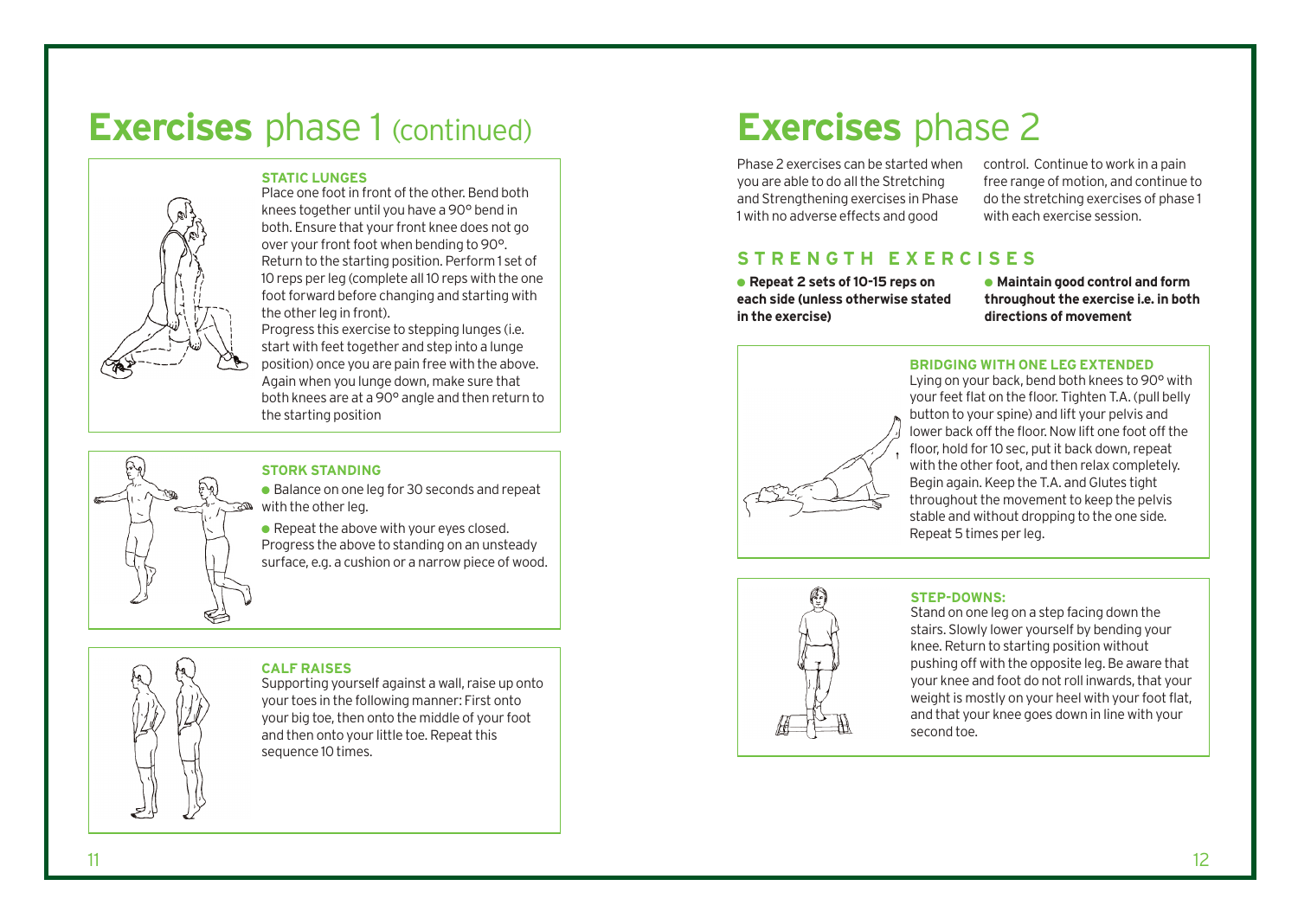## **Exercises** phase 2 (continued)



## **STORK STAND PICK-UP**

Standing on one leg, with your weight on your heel, bend down to pick up a weight with the opposite hand ensuring that your weight stays on your heel, and that your knee goes down in line with your second toe. Also ensure that your knee and not your back does the bending work. Up and down is one repetition. You can start by placing the weight on a chair and gradually progress to picking it up off the floor.

## **LUNGES**

Lunge with one foot forward keeping the knees 90° (or at least attempt to reach 90°). Ensure that your front knee does not go over your front foot when bending to 90°. Return to the starting position. Now lunge to the left side in the above technique and then to the right (i.e. change the direction of movement). Try to be as stable as possible during the exercise, and perform it as a complete movement. A set of ten in each direction is counted as one set. Start with this and progress to two if you are able.



## **SINGLE LEG CALF RAISES**

Standing on one leg, supporting yourself against a wall, raise up onto your toes in the following manner: First onto your big toe, then onto the middle of your foot and then onto your little toe. Repeat this sequence 10 times per leg

## **HAMSTRING CURLS WITH BAND**

Lying on your stomach with one end of the band tied around your ankle other end tied to the top of a table leg. Start with your knee straight and, whilst keeping your hips on the floor and stable, bend your knee

pulling against the band. Attempt to bring your foot down towards your buttocks without allowing your knee or hips to lift off the floor. Repeat 10 times per leg (you can get theraband from a local sport store or physiotherapy practice).





### **MINI SQUATS**

Stand with your feet hip width apart and hold your hands out in front of you. Now bend the knees keeping your feet flat on the floor, and ensure that your knees do not go past a 90° angle. Return to the starting position. Make sure that both movements are slow and controlled and that your knee goes down straight (no rolling inwards).